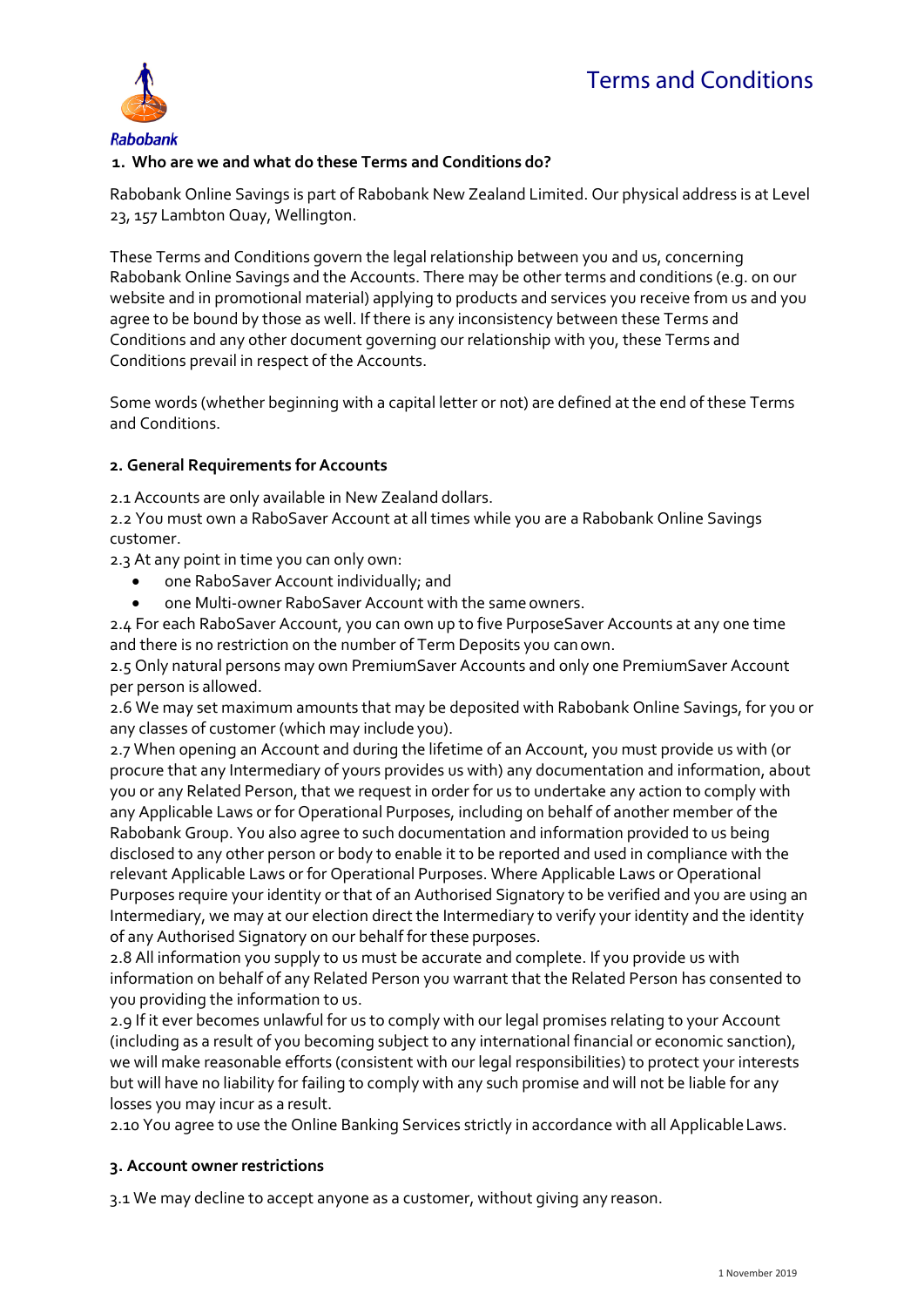

3.2 Accounts are not available to managed investment products, financial institutions (including fund managers), central or local government entities or insurance companies.

3.3 When you become a customer with us you must provide to us evidence that:

- your residential and postal addresses are in New Zealand; and
- you are a New Zealand tax resident.

3.4 If your residential or postal address ceases to be in New Zealand or you cease to be a New Zealand tax resident or the trust of which you are a trustee ceases to be a qualifying trust you must inform us immediately. You must tell us immediately if you again have a residential or postal address in New Zealand or you again become a New Zealand tax resident or if the trust of which you are a trustee again becomes a qualifying trust.

3.5 Each Account owner of a business Account must be aged 18 years orover.

3.6 In addition to our rights under clause 16 of these Terms and Conditions we can close or block your Account if you cease to be a New Zealand tax resident or if your residential and/or postal address are no longer in New Zealand.

## **4. Minors**

4.1 If you are under the age of 12, you may own an Account but an Authorised Signatory must open and operate the Account in your name and you have no authority on the Account. After you turn 12, if you elect to remove the Authorised Signatory from your Account the Authorised Signatory must Instruct us to close your Account and transfer all funds into a new Account that you will need to open. To open a new Account you will need to provide us all the information requested by us. The Authorised Signatory's Device will cease to operate and you will be issued with a new Device and PIN.

4.2 If you are aged between 12 and 17 inclusive, you may own an Account with or without an Authorised Signatory.

4.3 If you are/were a minor and own an Account with an Authorised Signatory then, after you turn 18, we may request (and if requested you must provide) your Instructions on what should happen to the Account. Depending on the nature of your Instructions, we may require you to provide further information as required under the Applicable Laws or for Operational Purposes. If you fail to provide to us Instructions or the information that we request within a reasonable period determined by us, the Account may be:

- blocked until Instructions and/or the requested information are provided to us; or
- closed.

# **5. Authorised Signatories**

5.1 An Authorised Signatory must be at least 18 years of age.

5.2 An Authorised Signatory has full authority on the Account, as if they were the Account owner. Devices, PINs and most notices will be sent to the Authorised Signatory. The Authorised Signatory is responsible for the Account along with the Account owner, as if they were the Account owner, and also for the performance of any obligation the Account owner has.

### **6. Multi-owner Accounts**

6.1 Except where an Account has an Authorised Signatory, each Account owner may give us any Instructions relating to the Account and communications (including notices) given to just one of you are deemed to be given to all of you.

6.2 You must notify us promptly of any change in the ownership of a Multi-owner Account. These Terms and Conditions will continue to bind you despite any such change, and will continue to bind the partners of a partnership's Multi-owner Account even where the partnership ceases to carry on business.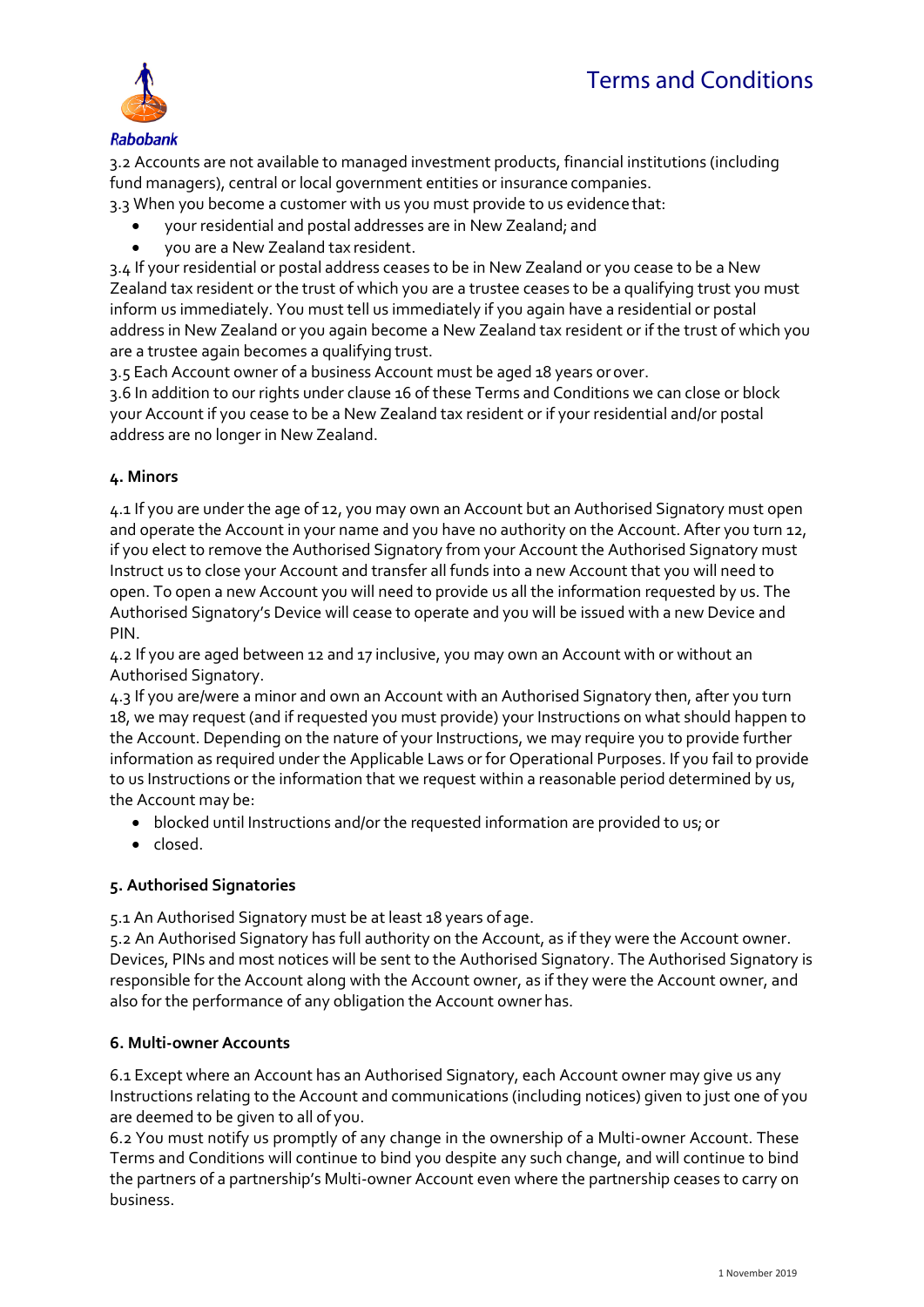

**Rabobank** 6.3 Each owner of a Multi-owner Account is jointly and severally liable and responsible for the Account.

## **7. Use of Online Banking Services**

7.1 You must comply with our requirements and directions from time to time for use of the Online Banking Services.

7.2 In addition to other rights we have under these Terms and Conditions, we may impose any conditions or restrictions on your use of the Online Banking Services, and we may alter, suspend or terminate the Online Banking Services if such action is necessary to:

- maintain the security or integrity of our banking system or the Online Banking Services;
- **.** limit or prevent a suspected or potential fraud;
- comply with Applicable Laws; and/or
- meet our Operational Purposes.

### **8. Security and Duty of Care**

8.1 You must safeguard your PIN. For instance, you must memorise it, not record it anywhere, not disclose it to anyone (including the police, bank staff and your family). You must ensure that no one can see your PIN when you are entering it.

8.2 Certain PINs are unsuitable and must not be used. They include the following:

- birth dates, months or years;
- $\bullet$  sequential numbers (e.g. 34567);
- number combinations that may be easily guessed (e.g. 11111);
- parts of your telephone number;
- parts of numbers in the order in which they are printed on any of your cards; or
- other easily accessible personal data (e.g. driver's licence, locker number or other numbers easily connected with you).

8.3 A Device remains our property. You must return it to us at any time, including on closure of your Account, if requested by us.

8.4 You must treat a Device with reasonable care and must not make it available toothers.

8.5 You must report the disclosure or possible disclosure of your PIN, or the theft, loss, abuse, change or replication of a Device, as soon as you are aware of or suspect such athing.

8.6 We may take any appropriate measures in the interests of security.

### **9. Instructions and Other Transactions**

9.1 Instructions must be given to us in accordance with our requirements and we may assume they have been. We will accept Instructions from an Intermediary where you have signed an authority acceptable to us that permits that Intermediary to give the Instruction to us on your behalf. The Intermediary must be identified and approved by us before we can accept Instructions from them on your behalf.

9.2 You are the final decision maker with regard to Instructions and an Intermediary is acting on your directions when placing Instructions on your behalf.

9.3 An Intermediary must not have any authority from you to give an Instruction without your specific authority. The decision to place your Instruction must be by way of your affirmative direction to the Intermediary.

9.4 We may refuse to act on any Instruction (which may involve delaying, intercepting, blocking or refusing to make any payment) where we consider the Instruction may be invalid, not given in accordance with our requirements, contrary to Applicable Laws or not clear, or if we believe there is a dispute between Account owners or with an Authorised Signatory. In such cases, we are not liable for non-execution or any delay in execution.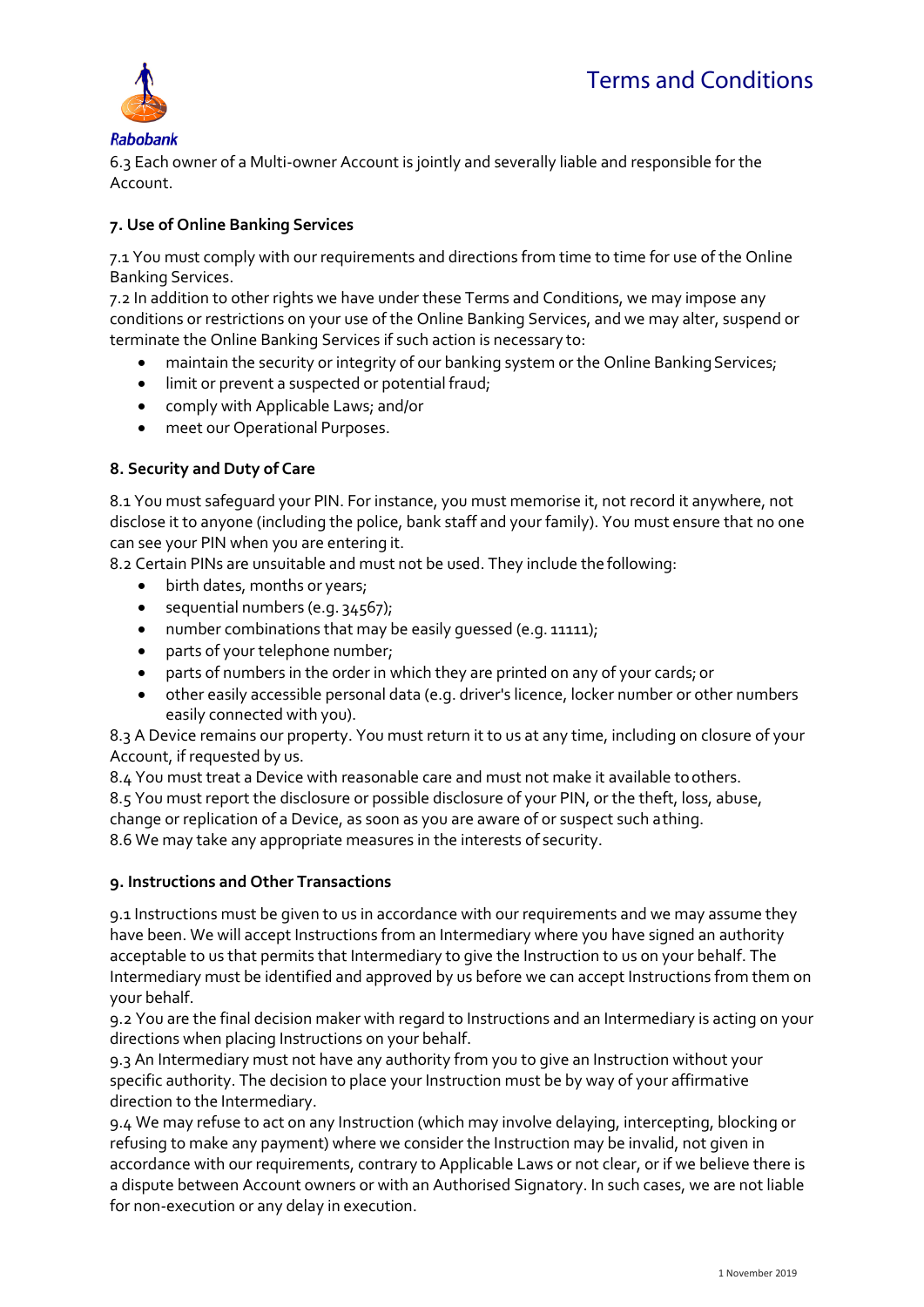# *Terms and Conditions*



**Rabobank** 

9.5 You may, at any time and in writing, revoke any authorisation given to an Intermediary. Unless we have received a written revocation of an authority (and we have acknowledged receipt), we will assume that the Intermediary is authorised to place Instructions on your behalf.

9.6 We may, at any time, withdraw our recognition and/or approval of an Intermediary, in which case we will inform you as soon as practicable that we have done so, and we no longer accept Instructions from that Intermediary on your behalf.

9.7 If we receive a communication (including an apparent Instruction) relating to your Account other than via a secure message through Online Banking Services, we may choose to either act or not act on that communication, at our complete discretion. In deciding whether to act on such a communication, we may take such action and impose such requirements as we see fit. Any such action and requirements may include satisfying ourselves that the communication is genuine and properly authorised by you, and that we and you are otherwise adequatelyprotected. 9.8 We may put limits on certain Instructions or types of Instructions.

9.9 The recording by us, in whatever form, of an Instruction will be conclusive evidence of the contents of that Instruction.

9.10 Daily cut-off times are at our discretion and may vary. If an Instruction is received after the relevant daily cut-off time, it will be processed on the next Business Day or, in the case of transfers between Call Accounts, on the next day.

9.11 You may be able to change or withdraw an Instruction prior to it being processed, if you give us sufficient notice in the form we require.

9.12 We will refuse to process an Instruction if there are insufficient funds in your Account. 9.13 Funds are not available until cleared.

9.14 If an Instruction or other transaction falls on a non-Business Day, it may be processed on the following Business Day.

### **10. Advice**

10.1 The information we give is not advice or part of any form of discretionary investment management arrangement. You should consider consulting a financial adviser if you are in any doubt about the suitability of any Account for you. We are not liable for any loss arising out of your Account because of the information made available by us.

### **11. Liability**

11.1 You are responsible to us for all liabilities incurred by us directly or indirectly in relation to your Account, and you release and indemnify us from and against all such liabilities, except to the extent they arise directly from our negligence, wilful default or fraud. We are not liable for the consequences of anything beyond our reasonable control. But this is all subject to the following provisions.

11.2 If you incur a direct loss that is due to a security breach of the Online Banking Services system as a result of our failure to take reasonable care and is not caused or contributed to by you, we will reimburse you for that loss.

11.3 We will exercise reasonable care and skill in providing you with the Online Banking Services. However, subject to our obligations under the Consumer Guarantees Act 1993, we are not responsible if you incur a loss caused by circumstances beyond our reasonable control. In particular, we are not responsible for a loss caused through circumstances beyond our reasonable control because of:

- your inability to access the Online Banking Services, or any other application associated with or reliant on the Online Banking Services, at any time, or any failure or delay in providing the Online Banking Services; or
- a malfunction of any equipment (including telecommunications equipment) which supports the Online Banking Services.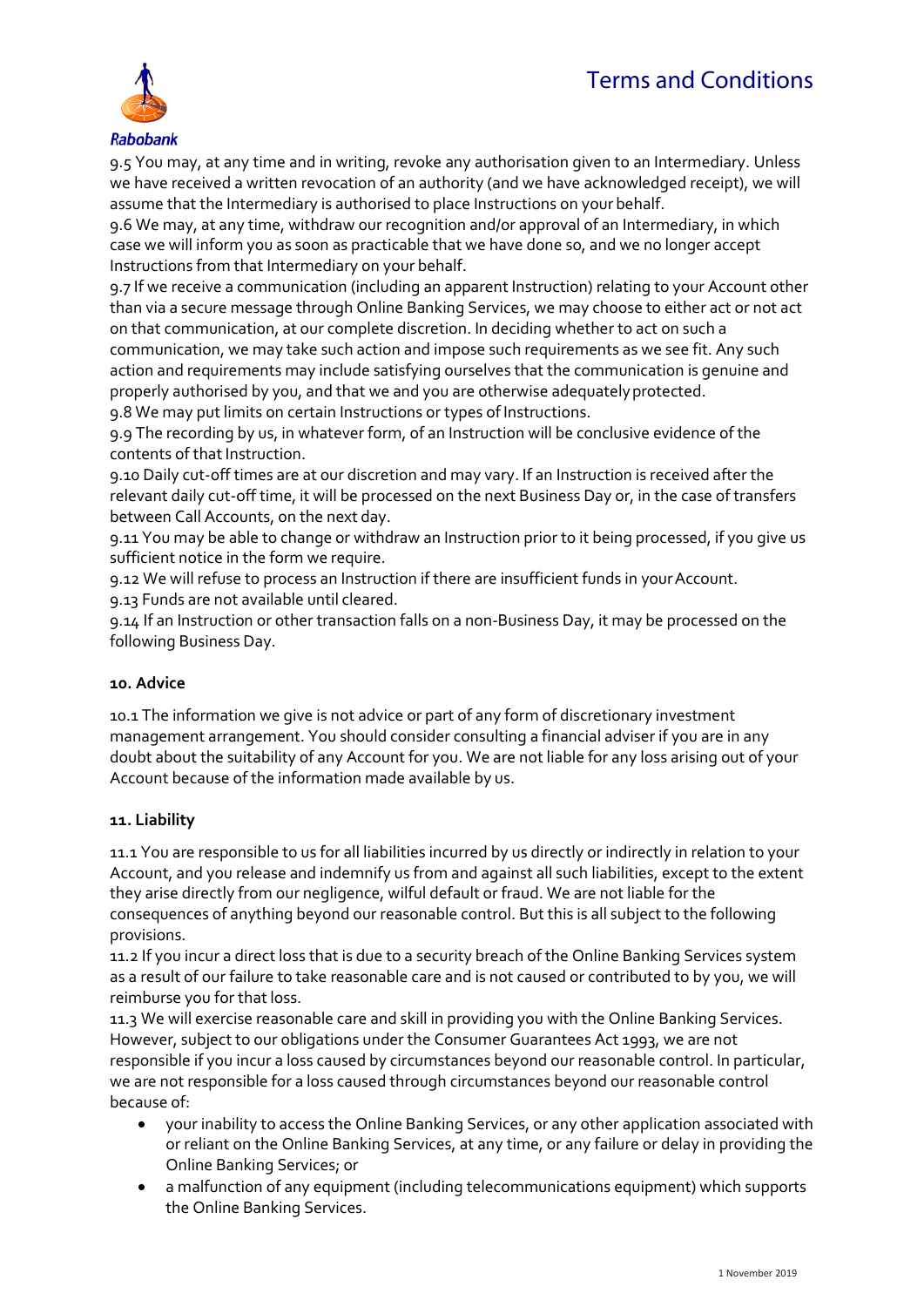# *Terms and Conditions*



11.4 Your computer is not part of the Online Banking Services system. Therefore, we cannot control, and are not responsible for, its security.

11.5 You are not liable for losses caused by unauthorised transactions before you are able to access the Online Banking Services for the first time or during any period we prevent you from accessing the Online Banking Services, including, if applicable, before you receive your PIN or Device or any security information, provided you have notified us of your current address. In any dispute about the receipt of your Device or PIN or security information, we will not rely on proof of despatch to your correct address as proof that the Device or PIN or security information wasreceived. 11.6 If you advise us as promptly as is reasonably possible that your PIN or any other security

information is or may be known to another person or there has been an unauthorised access to your Online Banking Services information or Account, you are not responsible for any loss, unless you have acted fraudulently or negligently or have contributed to such disclosure or unauthorised access by not following the security information and advice we provide to you, including in these Terms and Conditions and on our website.

11.7 You may be liable if an unauthorised transaction occurs after you have received the means to access the Online Banking Services if, for example (but without limitation), you have breached these Terms and Conditions by doing any of the following:

- you have a PIN of a type you have been warned not tochoose;
- you have voluntarily or negligently disclosed your PIN or other security information to anyone else;
- you have kept a written or electronic record of your PIN or other means of access or failed to store your PIN or other means of access in a secure facility acceptable tous;
- you have used a computer or device that you know or believe does not have appropriate protective software or operating system installed and reasonably up-to-date;
- you have not taken reasonable steps to ensure that the protective systems installed on your computer or device such as virus scanning, firewall, anti-spyware, operating systemand anti-spam on your computer are continued to be updated within a reasonable period of time
- you have not taken reasonable care to safeguard anyDevice;
- you have not advised us as promptly as is reasonably possible that you are aware that someone other than you has accessed the Online Banking Services or an unauthorised transaction has occurred;
- you have left your computer unattended when logged on to the Online Banking Services;or
- you have not followed our reasonable security warnings about the appropriate processes and safeguards to follow when using the Online Banking Services.

If any of these breaches apply, your maximum liability will be the lesser of:

- the actual loss at the time of notification to us; or
- the balance that would have been available for withdrawal from your Account, between the time any unauthorised access was made and the time you notifiedus.

This limitation of liability does not apply where an Intermediary has possession of your Device and/or PIN and the loss results from the use of your Device.

11.8 If you have used or allowed your Account to be used to process fraudulent or unauthorised transactions, you may be liable for some or all of the loss suffered by the party who has been defrauded, regardless of the balance in your Account.

### **12. Hyperlinks**

12.1 We may make available to you hyperlinks to external sites. We are not responsible for the content or availability of such sites, or for any direct or indirect loss arising out of access or use of such sites.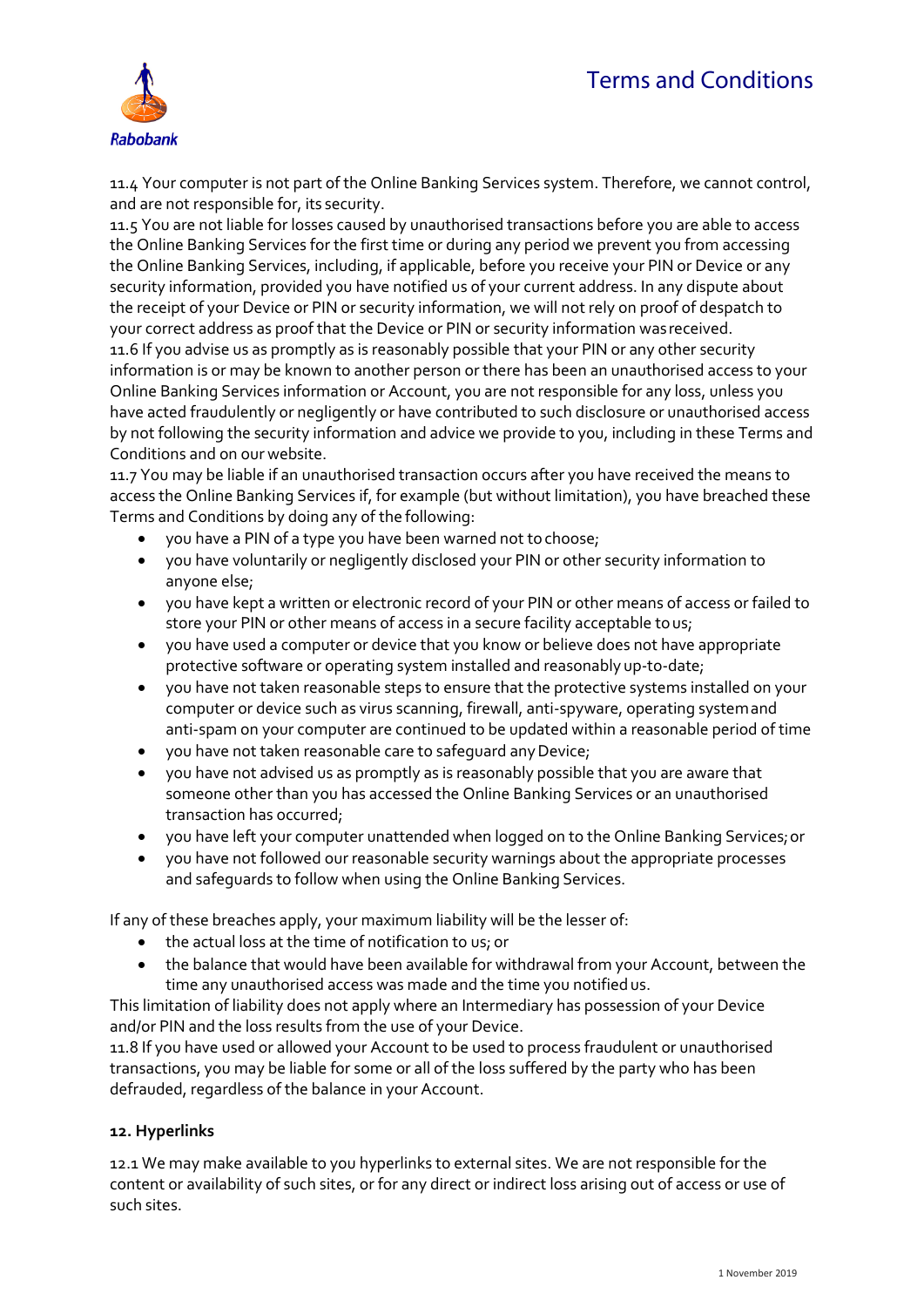

## **13. Death of an Account owner or Authorised Signatory**

13.1 If you die and you are an owner of a Multi-owner Account, the remaining Account owner(s) will own the Account once we have received notification of your death.

13.2 If you die and you are an individual Account owner or an Authorised Signatory, we may block the Account once we have received notification of your death until we receive appropriate confirmation of the identity of your personal representative(s) who will then be able to operate the Account.

13.3 If you are the sole Account owner but there is an Authorised Signatory for the Account, the authority of the Authorised Signatory ceases once we have received notification of your death and the Account will be blocked immediately.

### **14. Combination and set-off**

14.1 We may combine all or any of your Accounts with us and set-off any amount deposited with us against any amount you owe us. This may include Accounts held in a different capacity by you or joint Accounts. We will promptly inform you if we doso.

### **15. Variations to these Terms and Conditions**

15.1 We can vary these Terms and Conditions including fees, other than the interest rate or term of a Term Deposit once it has been accepted, at any time in at least one of the followingways:

- by direct communication to you, for example by email, letter or secure message available to you when you log on to the Online Banking Services;
- by notice on our website; or
- by notice in the media (including public notices).

We will give at least 14 days' notice of variations to these Terms and Conditions, except for variations to interest rates and other variations subject to market fluctuations.

### **16. Closure, Blocking and Repayment**

16.1 We can close or block any or all of your Accounts for any reason, including if you breach these Terms and Conditions. Reasons for account closure or blocking may include any of thefollowing:

- there is a dispute or an issue about your Account, including about who owns your Account or how your Account can be used or accessed;
- closure/blocking is necessary to protect an Account Owner or someone else who we believe has a legitimate claim to the money in an Account;
- we need to clarify or verify the authority you have, or any Authorised Signatory has, to use your Account;
- you are bankrupt or in liquidation, or something similar happens to you;
- we believe you do not have contractual capacity to use your Account e.g. due to illness you are no longer able to give us clear Instructions about how you want to use your Account, or you do not understand the nature and effect of transactions you want tocomplete;
- we are advised you have died or, if you are a company, you have been removed from the register;
- we have received or are about to receive a Court order requiring us to stop your Account;
- we believe or suspect you are using your Accounts in a manner that is inappropriate or contrary to Applicable Law;
- non-provision by you or any Related Person of any information required under Applicable Laws or for Operational Purposes;
- we consider that the Account is 'inactive' within the meaning of clause 16.5;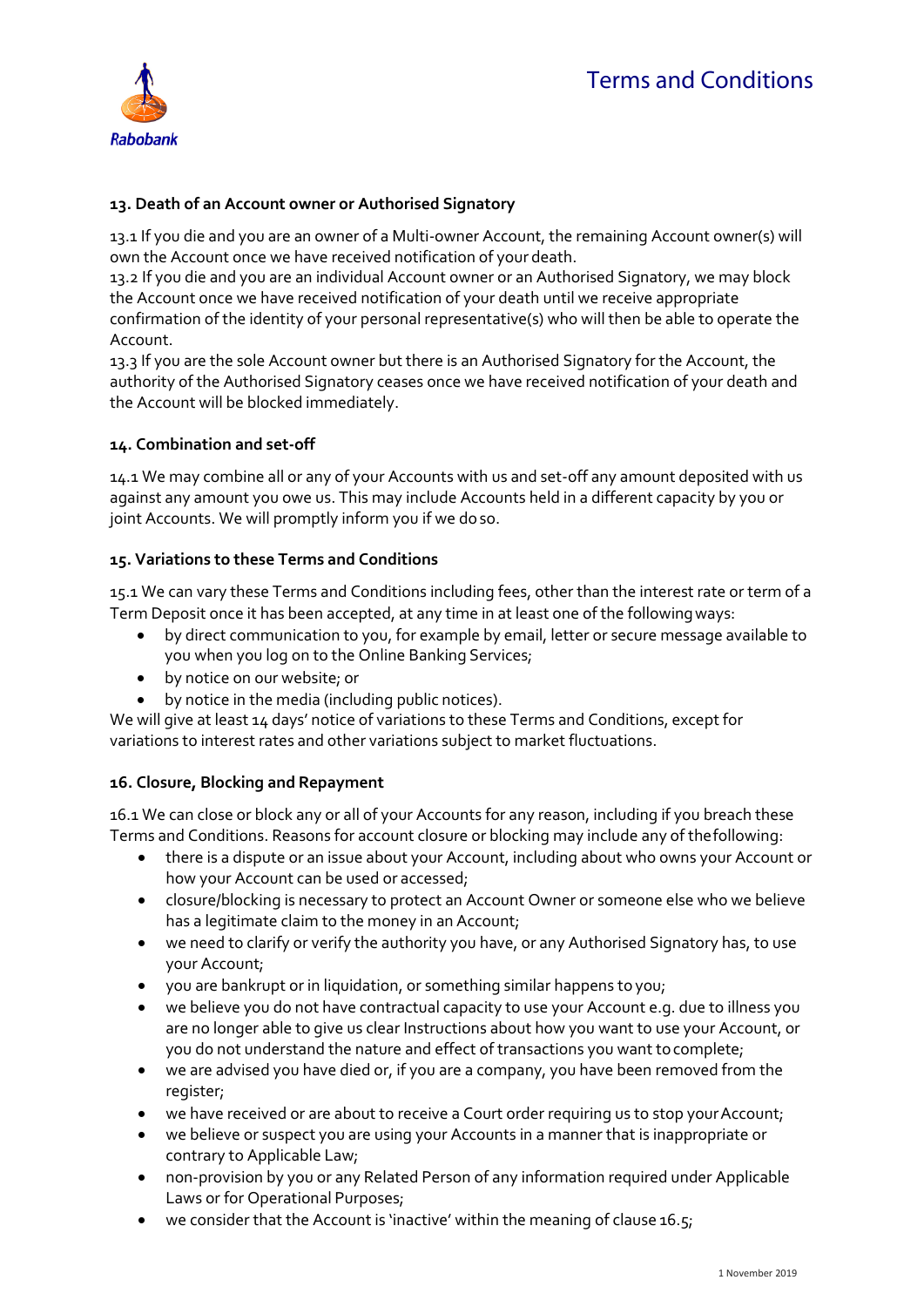

- we have assessed you as being a recalcitrant account holder (including if you are 'recalcitrant' within the meaning of any Applicable Laws);
- you are involved in, or convicted of, criminal activity and we, in our reasonable opinion, consider such an involvement or conviction may adversely impact Rabobank'sreputation;
- we are unable to verify your identity or the identity of any Related Person or Authorised Signatory;
- if we are unable to verify the information we hold about you or any Related Person in order to conduct any activities required by Applicable Legislation or for our Operational Purposes; and
- we consider it necessary, in our reasonable opinion, in order to protect our legitimate business interests.

16.2 Closure of the RaboSaver Account will require closure of all your other Accounts, and any remaining funds will be credited to your Nominated Account.

16.3 We may repay to your Nominated Account, or to any other account in your name, any amount deposited with us, including any amount that exceeds any maximum deposit amount set by us. 16.4 Where we close or block your Account, we will usually give you at least 14 days' prior notice. But in some circumstances it may not be feasible for us to do so, in which case we will close your account with less notice or without notice.

16.5 An Account is 'inactive' if:

- the Account balance is less than \$1000 and you have not made a deposit into the Account or withdrawn funds from the Account within the previous 2 years; or
- the Account balance has been between \$0 and \$10 for a period of six months ormore.

16.6 You may request closure of the Account at any time by any means acceptable to us at the time when your request is made. We will action your request within a reasonable timeframe. All funds remaining in the Account when a request for closure is made will be paid into the Nominated Account.

### **17. Privacy**

17.1 You consent to information relating to you, your transactions and the Accountbeing:

- collected and held by us (our address is Level 23, 157 Lambton Quay, Wellington);
- also held by other members of the Rabobank Group and our contractors and (to the extent authorised by you) any Intermediary, both in New Zealand and in other countries;
- disclosed to other members of the Rabobank Group and contractors of such members, and also to regulators in New Zealand and overseas, to the extent necessary for you, us and other members of the Rabobank Group to comply with Applicable Laws or for Operational Purposes;
- used by us and any member of the Rabobank Group for the operation of your Accounts or for Operational Purposes and for enabling us and other members of the Rabobank Group to comply with Applicable Laws.

17.2 We and any other member of the Rabobank Group may also use the information for marketing purposes, including marketing of third parties' products and services and including by electronic means.

17.3 We are authorised under Applicable Laws to collect information about your tax status and to use it to satisfy our withholding obligations on payments made to you.

17.4 Access to personal information, including for correction, may be gained by contacting our Customer Contact Centre on the phone number on our website.

17.5 If all the information requested by us is not provided, we may block your Account or refuse to open a new Account for you.

#### **18. Communications**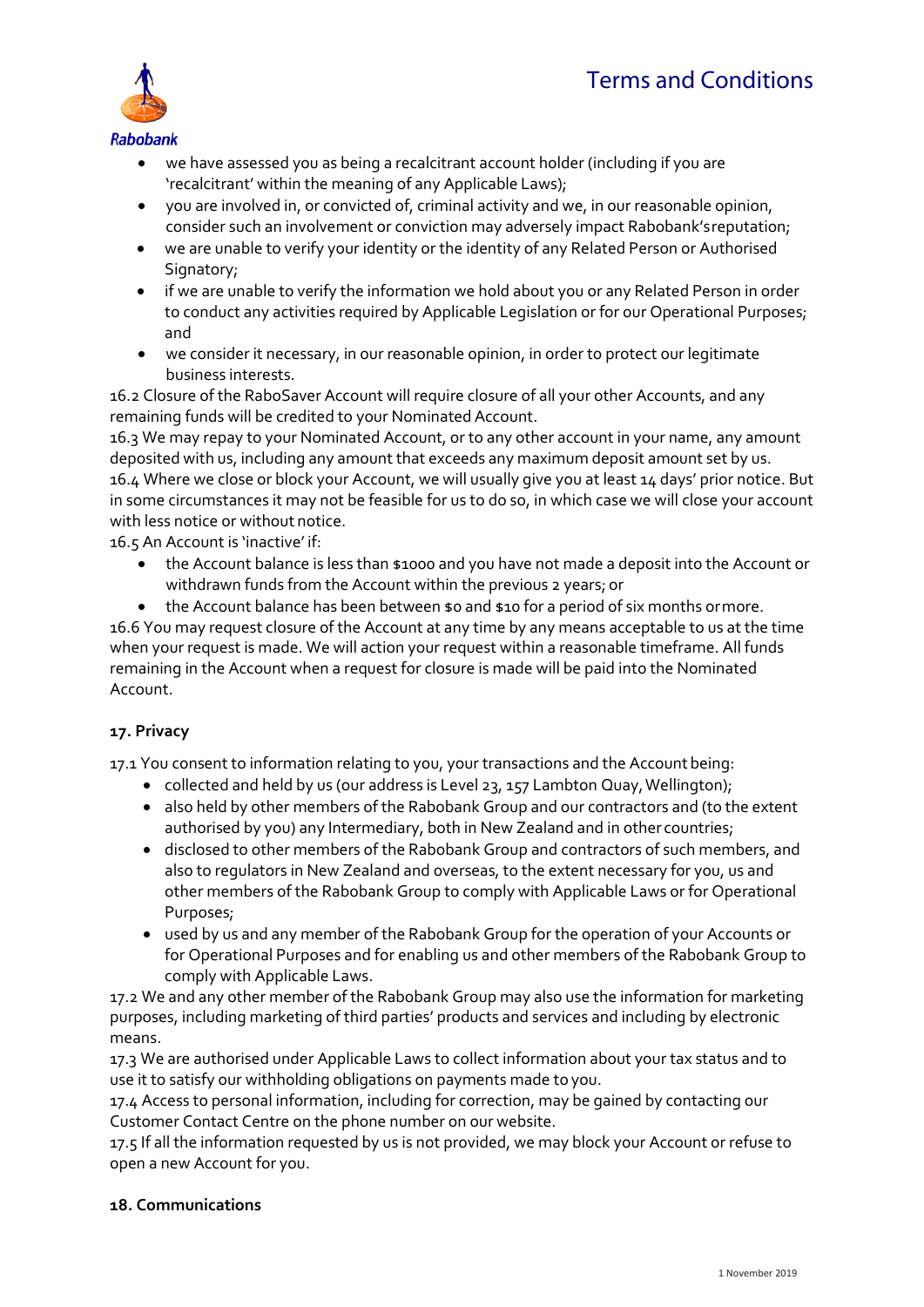# *Terms and Conditions*



18.1 Communications with you will be electronic, via secure messages on our website and/or email, except where we send you a Device or otherwise decide to communicate by non-electronicmeans. 18.2 All communications with us, including Instructions, must be in accordance with our requirements and directions.

18.3 We may monitor and/or record telephone conversations for verification purposes.

### **19. Account Information**

19.1 Statements for Call Accounts and NoticeSaver Accounts and details of Term Deposits are available electronically by logging onto our website.

19.2 Where applicable, we will also provide you with an annual withholding tax certificate and any other tax information we are legally required to provide. All such information will be available by logging onto our website.

19.3 We may also provide copies of your statements and other notices relating to your Account to the Intermediary unless you notify us in writing that you no longer wish for us to dothis. 19.4 You must check all entries and report to us any apparent errors or transactions you have not authorised, as soon as possible.

### **20. Fees and charges**

20.1 A fee may be payable if we allow you to terminate your Term Deposit prior to its maturity. Partial termination of a Term Deposit is not allowed.

20.2 For any Term Deposit which was entered into prior to 1 November 2019, the break fee is equal to our break costs (as determined by us) and reflects future cash flow losses incurred by us as a result of interest rate differentials that exist between wholesale market rates applicable to the existing Term Deposit and current wholesale market rates applicable for the remaining period of the Term Deposit, adjusted to reflect a net present value. The break fee increases in line with increases in the following: interest rates, the amount withdrawn and the market margin.

20.3 For any Term Deposit which was entered into on or after 1 November 2019, the break fee is determined using the following interest reduction table which is based on the percentage of the term that has elapsed:

| Percentage of term elapsed | Interest reduction |
|----------------------------|--------------------|
| less than 20%              | 80%                |
| 20% to less than 40%       | 60%                |
| 40% to less than 60%       | 40%                |
| 60% to less than 80%       | 20%                |
| 80% to less than 100%      | 1ი%                |

#### **Example 1 - interest paid at maturity:**

A one-year Term Deposit with a principal investment of \$20,000 earning 4% p.a. where the early termination occurs after 9 months:

- divide the interest rate by 365 to get the daily interest rate:  $4\% \div 365 = 0.0109589\%$ ;
- multiply this by the amount of the Term Deposit to get the interest earned each day: 0.0109589% x  $$20,000 = $2.19;$
- multiply this by the number of elapsed days in the Term Deposit to get the total interest earned to date: \$2.19  $\times$  274 days = \$600.55;
	- work out the percentage of the original term that has elapsed:  $g/12 = 0.75$  (75%);
	- as 75% of the original term has passed, the fee will be calculated with 20% of the gross interest. Multiply the interest earned by 20% (0.20) to get the fee: \$600 x 0.20 (20%) = \$120.11;
	- take the fee from the interest earned and withholding tax paid to find out the net interest that you will receive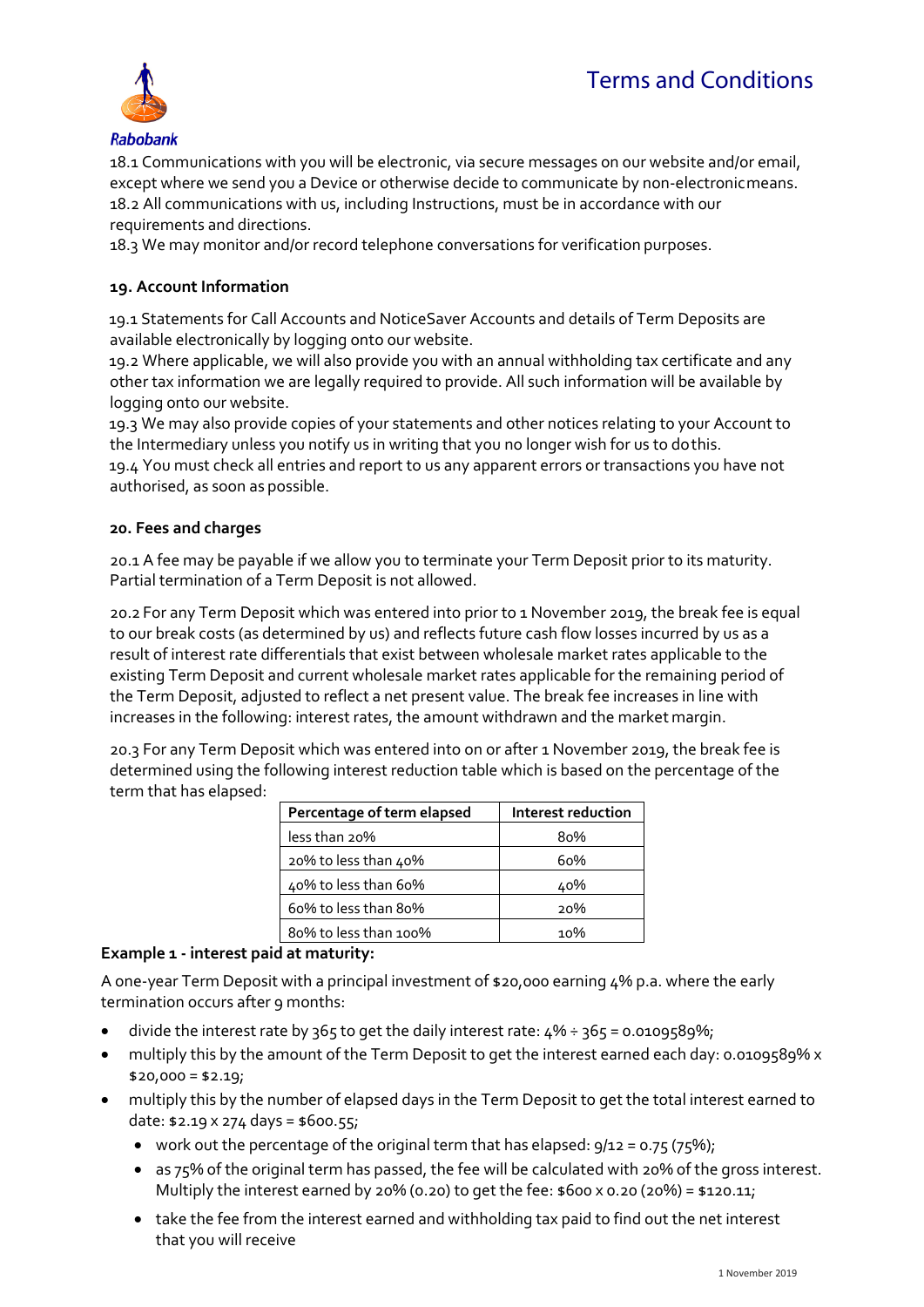

## **Example 2 – interim interest**:

A two-year Term Deposit with a principal investment of \$20,000 earning 4% p.a. where the early termination occurs after 14 months and interim interest had been paid out after 12 months:

- divide the interest rate by 365 to get the daily interest rate:  $4\% \div 365 = 0.0109589\%$ ;
- multiply this by the amount of the Term Deposit to get the interest earned each day: 0.0109589% x  $$20,000 = $2.19;$
- interim interest paid after 12 months: \$20,000 x 4% = \$800 (before tax)
- multiply the interest earned each day by the number of elapsed days since the interim interest was paid to get the interest accrued at the break date: \$2.19 x 61 days = \$133.70;
- total gross interest earned:  $$133.70$  (accrued) +  $$800$  (already paid out) =  $$933.70$ 
	- work out the percentage of the original term that has elapsed:  $14/24 = 0.58$  (58%);
	- $\bullet$  as 58% of the original term has passed, the fee will be calculated with 40%. Multiply the total gross interest earned by 40% (0.40) to get the fee: \$933.70 x 0.40 (40%) = \$373.48;
	- take the fee (\$373.48) from the interest accrued at the break minus tax
	- the interest accrued is not enough to cover the break fee so the principal investment (\$20,000) will be reduced meaning some of the principal will be returned.

20.4 The break fee may be deducted from the accrued interest and/or the principal of the Term Deposit payable at the date of early termination. This fee is also payable if we exercise our right to close your Term Deposit. Please contact us on the phone number on our website for a quote on the exact fee payable.

20.5 The break fee referred to above at clause 20.2 and 20.3 will not apply if the Term Deposit is terminated within a Cooling Off Period in accordance with clause 26.

20.6You will be charged for the repair or replacement of a Device unless it is due solely to a manufacturing fault or it expires.

20.7 If you breach these Terms and Conditions and, as a result, we incur a charge or cost, we may deduct the charge or cost from any of your Accounts.

### **21. Taxes**

21.1 We may debit from any of your Accounts any government charges applicable from time to time in relation to any business you have with us. For further details of current government charges, please contact the Inland Revenue Department through their website at [www.ird.govt.nz,](http://www.ird.govt.nz/) or contact us on the phone number on our website.

21.2 You must notify us if you wish to provide a current certificate of exemption from resident withholding tax. You must also immediately notify us if there is a change in your tax residency status, if you are no longer exempt from resident withholding tax or if the tax details we hold about you otherwise become incorrect.

21.3 By accepting payment of an amount in respect of interest, distribution or withdrawal which has not had resident withholding tax or non-resident withholding tax) deducted, you agree to fully indemnify us, on demand, in respect of any liability we may incur for not deducting any amount from such payment on account of such taxes and authorise us to debit the amount of any such liability to your RaboSaver Account in order to satisfy any such liability.

21.4 We may change the rate at which tax is deducted if the Inland Revenue Department advises us to make the change.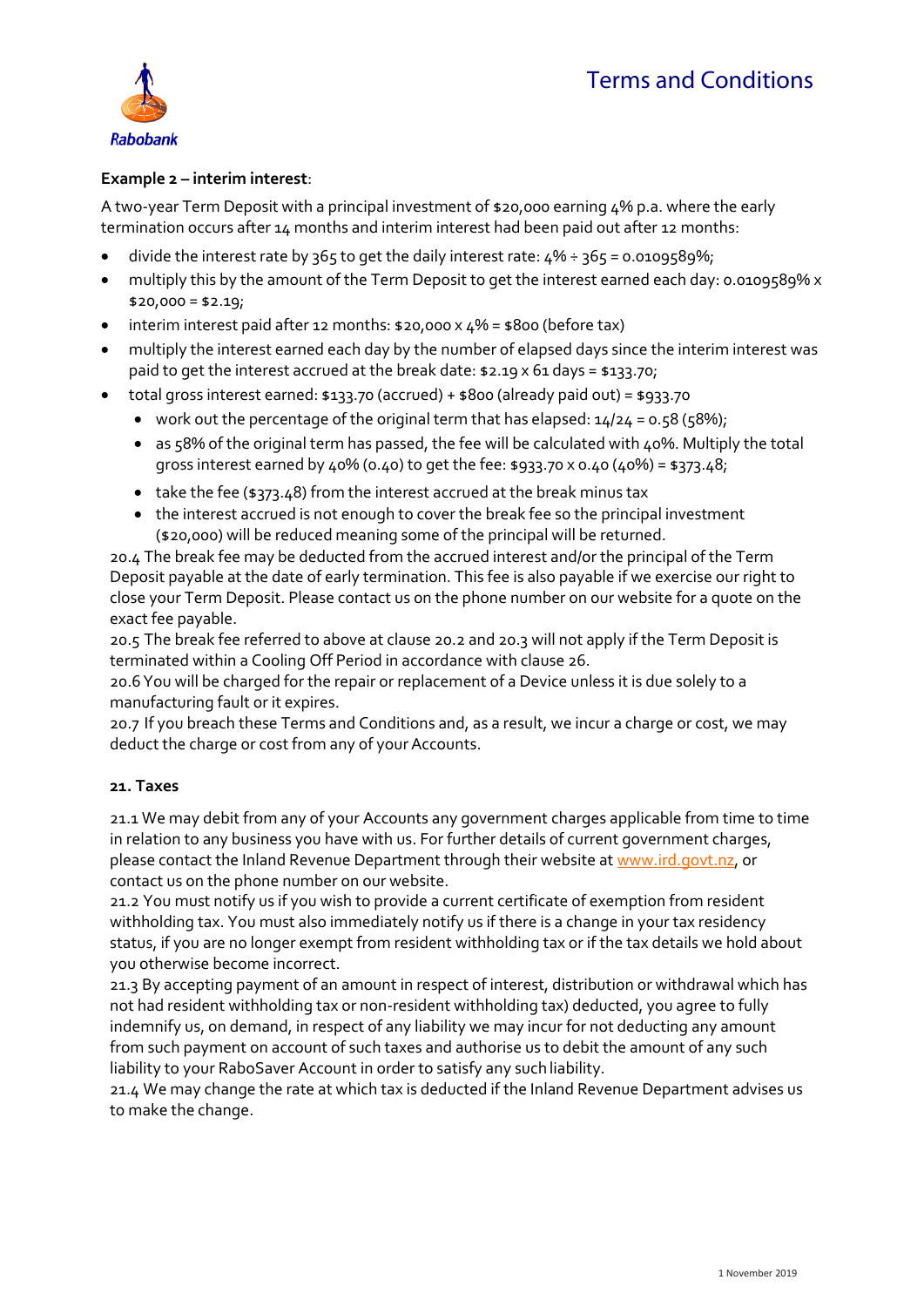

### **22. Governing Law and Jurisdiction**

22.1 These Terms and Conditions are governed in all respects by the law of New Zealand. In the event of a dispute, the courts of New Zealand shall have non-exclusive jurisdiction and shall resolve any such dispute in accordance with New Zealand law.

### **23. Complaints Procedure**

23.1 Complaints about Accounts can be made to any of our employees at Level 23, 157 Lambton Quay, Wellington, or by telephoning our Customer Contact Centre on the phone number on our website. If you are not satisfied with how we have dealt with any complaint, the complaint may be referred to the Banking Ombudsman whose address and telephone number are Level 5, Huddart Parker Building, 1 Post Office Square, Wellington 6011, 0800 805 950.

### **24. Deposits, Withdrawals and Balances**

24.1 All deposits and withdrawals must be done electronically. Cash and cheques are notallowed. 24.2 You can transfer funds between your Accounts.

24.3 You may receive funds into your Call Accounts or your NoticeSaver Account from any New Zealand account with any New Zealand registered bank, but from no other external account. Transfers from overseas accounts are not allowed.

24.4 The maximum transfer and the maximum total of transfers per day to your Nominated Account is \$5 million, but you can reduce this maximum limit by giving us Instructionsin the form we require. 24.5 The maximum transfer and the maximum total of transfers per day to your Call Accounts or your NoticeSaver Account is \$5 million.

24.6 The only transfers allowed to an external account are to your Nominated Account. 24.7 You authorise us to transfer funds from your Nominated Account, in order to effect Instructions. The terms and conditions of the authority is available on our website. You confirm that, if the Nominated Account is owned by more than one person, it can be operated individually by each owner. The authority will remain effective even if it is in the name of an Authorised Signatory and their authority on the Account has ceased. However, we will not accept direct debits on your Account.

24.8 The minimum initial deposit to the RaboSaver Account is \$1 and to a Term Deposit is \$1,000. After the initial deposit, a RaboSaver Account may have a zero balance. At no time may you have a debit balance on any Account.

24.9 We may limit the maximum balance of the aggregate of your Call Account, Term Deposit Account and NoticeSaver Account to \$5 million.

### **25. Interest on Call Accounts, NoticeSaver Accounts and Term Deposits**

25.1 Interest is paid on Call Accounts, NoticeSaver Accounts and Term Deposits.

25.2 Interest is calculated on a year of 365 days, on the basis of the number of days from and including the date of acceptance of the deposit or interest payment up to but excluding the date of maturity, withdrawal or next interest payment. Information on current interest rates is available on our website. Different rates may apply depending on the balance of the particular Account and the term (if applicable).

25.3 We may, at any time, increase or decrease the interest rate on Call Accounts and NoticeSaver Accounts. Interest on Call Accounts and NoticeSaver Accounts is paid after the close of business on the last Business Day of each calendar month in arrears. For Call Accounts, interest is credited to the same Account. For NoticeSaver Accounts you can elect to have interest paid to any Call Account or NoticeSaver Account. Interest is also paid on closure of the Account, to the RaboSaver Account. It is calculated on the daily closing principal balance.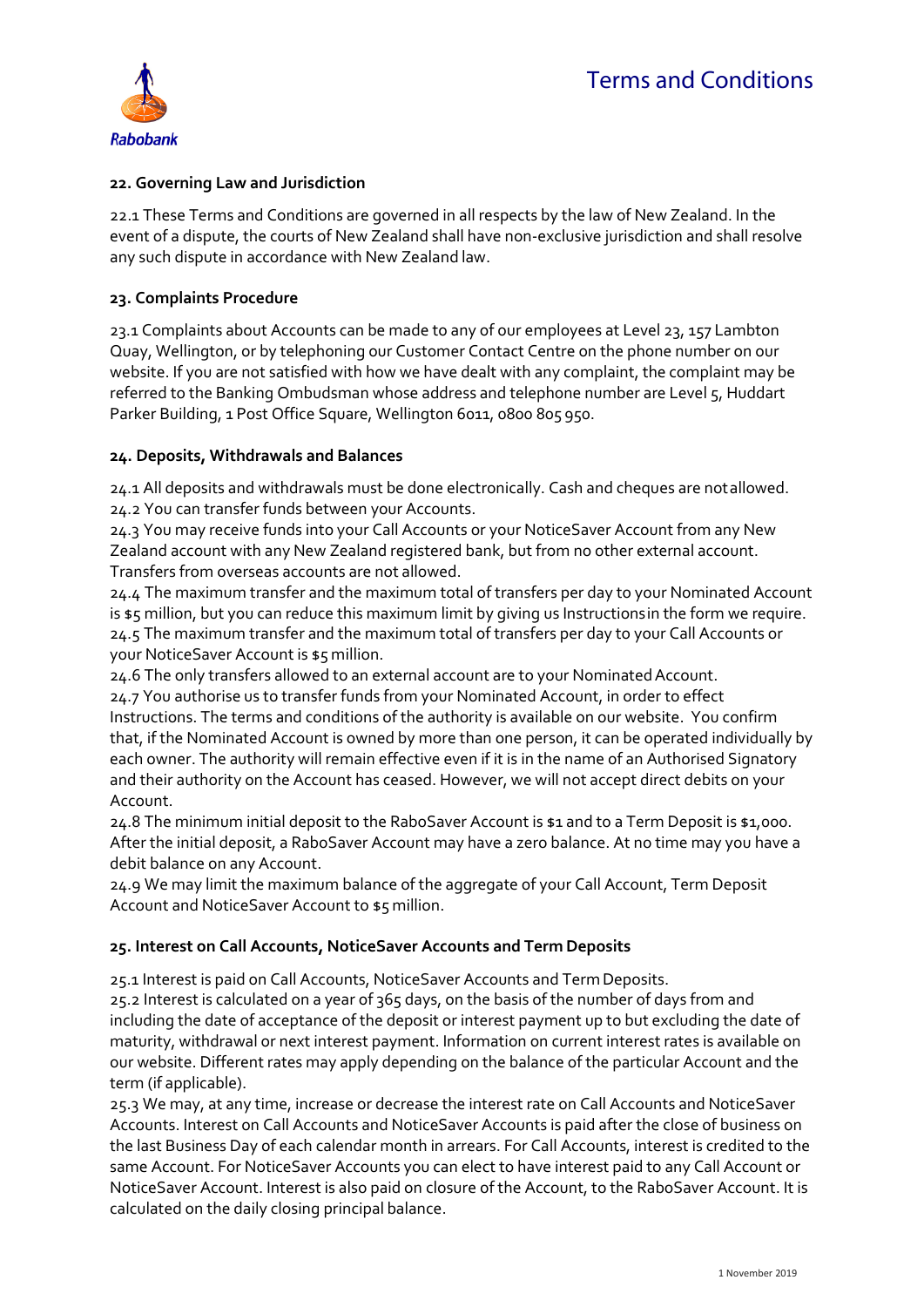

25.4 Interest on standard Term Deposits is paid at maturity and, for Term Deposits of 2 or more years, also annually. For any standard Term Deposit of 1 year or more, you can elect to also have interest paid during the term of the Term Deposit, as follows:

- for a Term Deposit of 1 year or 18 months or 2 years or more, you can elect to also have interest paid monthly, quarterly or six-monthly;
- for a Term Deposit of 15 months, you can elect to also have interest paid monthly or quarterly.

25.5 To earn maximum PremiumSaver interest for a month, the PremiumSaver balance must be increased by at least \$50 over the month (excluding interest paid during that month). The standard RaboSaver rate applies to the portion of the PremiumSaver balance over \$100,000 and upto \$5,000,000. If the required \$50 increase is not achieved, the minimum PremiumSaver rate will apply to the total PremiumSaver balance for the month.

25.6 If you apply to become a Rabobank Online Savings customer and transfer an amount to us before the Account opening process is completed, then interest will be determined asfollows:

- if your application is successfully completed, you will earn interest on the transferred amount at the RaboSaver rate from the time of the transfer;
- if your application is not completed (for whatever reason), the amount transferred will be transferred back to the account from which it came and you will earn no interest on the transferred amount;
- if your application is for a Term Deposit at a specified available rate and your application is successfully completed and the required funds are cleared within 14 days after your application is made, the Term Deposit will be made at either the specified available rate or the prevailing standard applicable rate at the time the Term Deposit is made (whichever is the higher rate);
- if your application is for a Term Deposit at a specified available rate and your application is successfully completed and the required funds are cleared more than 14 days but within 28 days after your application is made, the Term Deposit will be made at the prevailing standard applicable rate at the time the Term Deposit is made unless that applicable rate is less than the specified available rate, in which case the Term Deposit will not be made, the relevant amount will be placed in your RaboSaver Account and we will try to contact you to obtain Instructions;
- if your application is for a Term Deposit at a specified available rate and your application is not successfully completed (including if the required funds are not cleared) within 28 days after the application is made, your Term Deposit application will be cancelled and any amount you have transferred will, if your application to become a Rabobank Online Savings customer with us is afterwards successfully completed, be transferred to your RaboSaver Account and earn interest at the RaboSaver rate;
- If your application to become a Rabobank Online Savings customer with us is unsuccessful for any reason, any amounts you have deposited will be transferred back into your Nominated Account.

# **26. Term Deposits**

26.1 Term Deposits are available for standard terms of 1, 3, 6, 9, 15 or 18 months and 1, 2, 3, 4 or 5 years, and for such non-standard terms as we may decide to offer you.

26.2 You can choose whether, on maturity, your Term Deposit will be automatically reinvested in a new Term Deposit (of the same duration or different duration) at the then-current applicable interest rate, or paid to a Call Account of your choice. If the Call Account selected by you is closed by the time of maturity, the Term Deposit will be paid to your RaboSaver Account.

26.3 If you choose to automatically reinvest a Term Deposit of one year or less, you may also choose to add the interest earned to the amount reinvested. Otherwise, the interest on any Term Deposit is paid to a Call Account of your choice. If the Call Account you chose is closed by the time of the interest payment, the interest will be paid to the RaboSaver Account.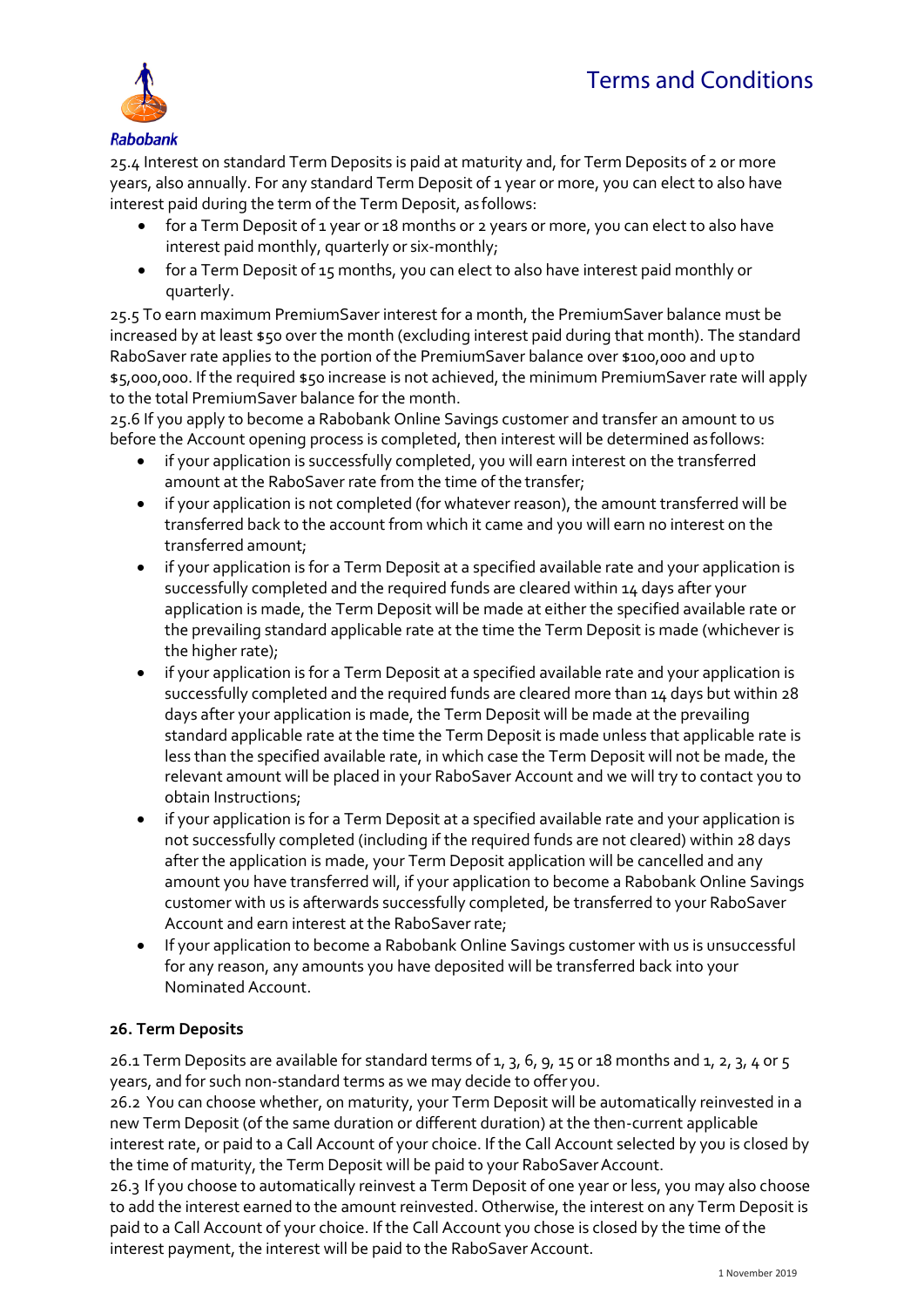

26.4 Any automatic reinvestment of an existing Term Deposit provides you with a Cooling Off Period that starts from the day after maturity. The Term Deposit will be closed and any accrued interest since the date of reinvestment will be paid into the Call Account from which the Deposit was originally made or your RaboSaver Account if that Call Account is closed.

26.5 If you have chosen to automatically reinvest your Term Deposit in a new Term Deposit, you can also, during the duration of your Term Deposit and before 4pm on a Business Day during the Cooling Off Period:

- choose a different duration for your new Term Deposit;
- select to add to the amount of your new Term Deposit (from a Call Account);
- change the frequency with which interest is paid on your new Term Deposit;
- change your Instructions as to the amount to be reinvested (principal and interest, or principal only); and
- instruct us that, instead of reinvesting in a new Term Deposit, the full amount of your Term Deposit plus interest earned should be paid into a Call Account.

Where any of these changes are made during the Cooling Off Period, that new Term Deposit will be broken at no cost and another Term Deposit will be established, starting on the date during the Cooling Off Period that the new Term Deposit was established.

26.6 If you Instruct us not to automatically reinvest your Term Deposit, we will pay it (and any applicable interest) to the Call Account from which the Deposit was originally made or your RaboSaver Account if that Call Account is closed.

26.7 We may, at your request, allow you to break your Term Deposit. Also, we may break your Term Deposit if you breach these Terms and Conditions, including where the amount of your deposits exceeds any maximum amount set by us. A fee may apply to any break. The principal and interest earned, less any fees, will be paid to your RaboSaver Account.

# **27. NoticeSaver Accounts**

27.1 NoticeSaver Accounts are available with such NoticeSaver Withdrawal Periods as we mayoffer. 27.2 You may hold only one NoticeSaver Account for each NoticeSaver Withdrawal Period we offer, and each will be treated as a separate Account. Each type of NoticeSaver Account will have different interest rates and different NoticeSaver Withdrawal Periods.

27.3 You may at any time Instruct us to withdraw all or part of the funds from any NoticeSaver Account you hold. Starting from when we process your withdrawal Instruction, the funds will not be released from the NoticeSaver Account until the first Business Day following the expiry of the applicable NoticeSaver Withdrawal Period. Funds may be paid into any of your NoticeSaver Accounts at any time.

27.4 Once you have Instructed us to withdraw funds from a NoticeSaver Account, you may not change the Instruction, except you may cancel it at any time prior to the funds beingreleased. 27.5 In exceptional circumstances such as financial hardship you can request immediate withdrawal of part or all of your NoticeSaver Account balance. We may accept or refuse any such request at our absolute discretion.

# **28. Handling of Funds**

28.1 We have the following procedures for the receipt and disbursement of funds relating to your Account:

- funds in a Term Deposit, NoticeSaver or a Call Account are on deposit with us. We hold funds in your Term Deposits, NoticeSaver or Call Accounts until they are disbursed or distributed in accordance with your Instructions;
- we keep records of your Term Deposits, NoticeSaver and Call Accounts transactions. The Online Banking Services and our Customer Contact Centre give you access to those records, and the other records relating to your Accounts, in accordance with these Terms and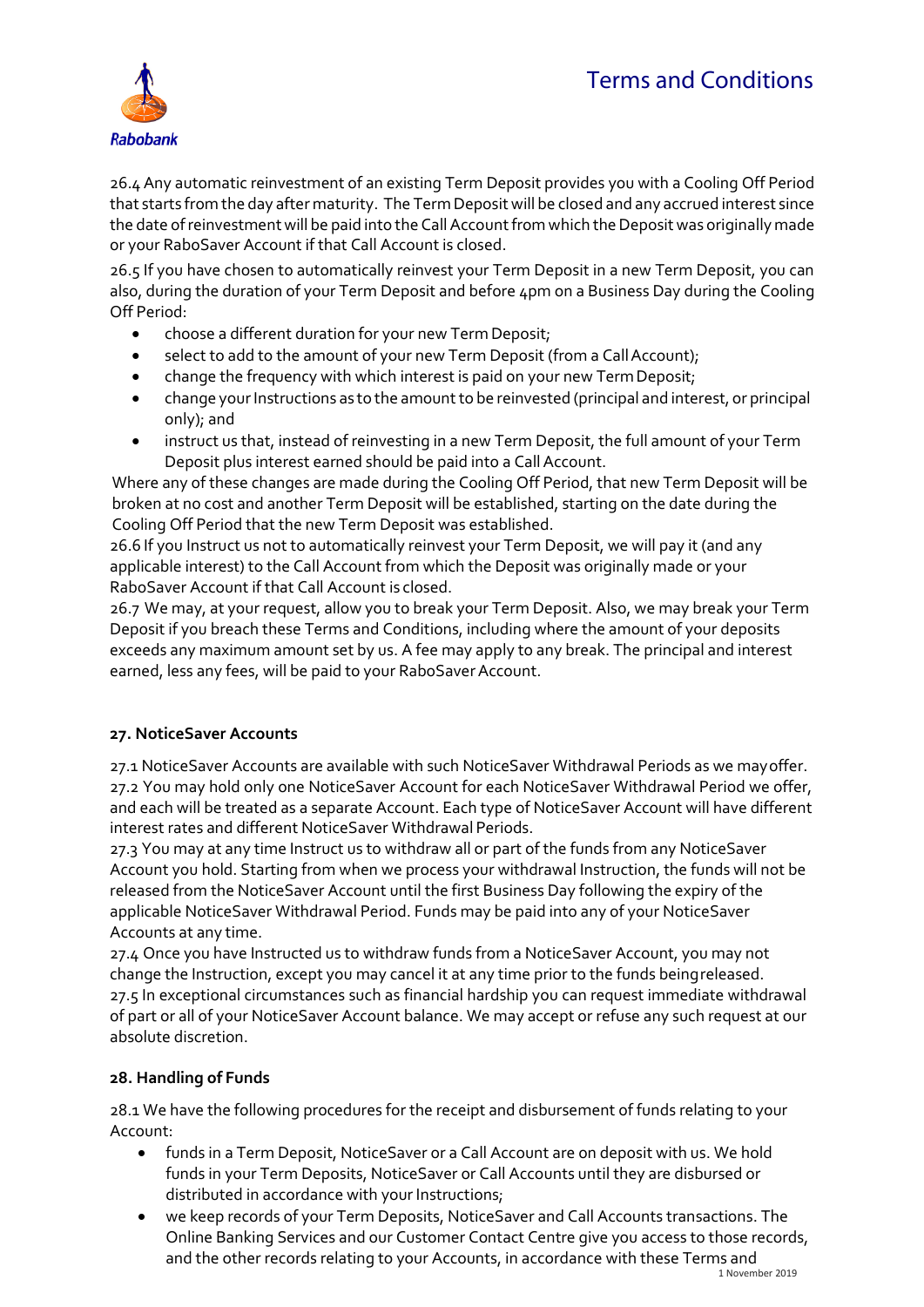

Conditions;

- the receipt, holding and disbursement of the funds by us will be audited by our internal audit division, and also by our external auditor, to the extent our external auditor considers necessary to give its opinion on our financial statements; and
- we may deduct a break fee on Term Deposits which are terminated early, a fee for repair or replacement of a Device and costs or charges incurred by us as a result of any breach by you of these Terms and Conditions. These deductions are the only way in which your funds can be used for our or anyone else's benefit.

## **29. Risks**

29.1 The main risk you face is in the highly unlikely event we were to go into statutory management. If a statutory manager is appointed to us then you could face a "hair cut" of your deposits under the Reserve Bank's Open Bank Resolution scheme. Further information on Open Bank Resolution is available here <https://www.rbnz.govt.nz/regulation-and-supervision/banks/open-bank-resolution>

## **30. What other information can I obtain about Rabobank Online Savings?**

30.1 Other information about us is contained or referred to in our most recent disclosure statement and financial statements. These documents can be obtained, free of charge, by emailing us or at Rabobank's address at Level 23, 157 Lambton Quay, Wellington, by calling us on the phone number specified on our website or from the website www.rabobank.co.nz/about-rabobank. 30.2 The financial statements and other documents of or relating to us are filed on a public register

at the Companies Office and are available through the Companies Office websit[e](http://www.business.govt.nz/companies) [www.business.govt.nz/companies.](http://www.business.govt.nz/companies)

### **31. Miscellaneous**

31.1 We may pay commission to any Intermediary of yours based on the amount you invest in Rabobank Online Savings products. Such payments will not result in any additional fees/brokerage being payable by you.

31.2 You must notify us in writing immediately if the person you had nominated as your Intermediary is no longer authorised to act on your behalf. You can only revoke an authorisation you have given in relation to an Intermediary where that revocation is in writing. The revocation may not take effect until we have acknowledged its receipt. If we have not received written notice of a revocation authority, we will assume that the Intermediary is authorised to act on yourbehalf. 31.3 We may correct any error we make without first having to seek Instructions from you to doso. 31.4 If you have a business Account, you:

- agree that you open Account(s) with us for business purposes and that the Consumer Guarantees Act 1993 does not apply to our relationship with you; and
	- must have appropriate internal controls to minimise the risks offraud.

31.5 You must keep us informed of any changes to your personal and contact details, including to your email, postal or residential address.

31.6 None of your Accounts is allowed to be overdrawn. We may charge interest on any overdrawn amount, at such interest rate as we decide.

### **32. Definitions**

"Account": any and all accounts held by you with Rabobank Online Savings.

"Applicable Laws": all laws, rules, codes, regulations, international conventions and other legal requirements in force from time to time in New Zealand and in any jurisdiction worldwide which apply to a member of the Rabobank Group including, without limitation, tax compliance, antimoney laundering and countering terrorism legislation and sanctions conventions.

"Authorised Signatory": an individual who operates an Account on behalf of an Account owner.